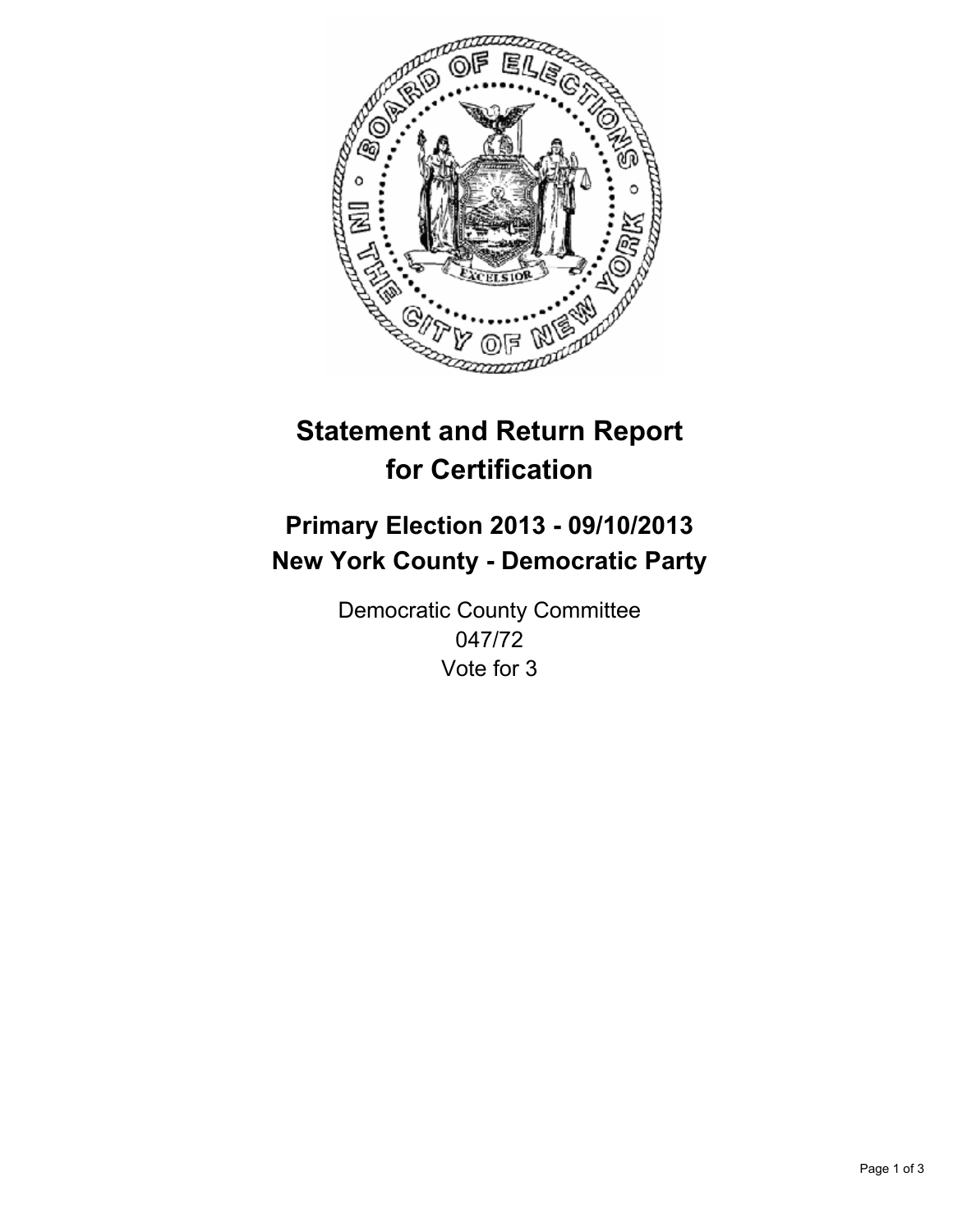

### **Assembly District 72**

| <b>Total Votes</b>    | 115 |
|-----------------------|-----|
| RAMONA GARCIA         | 19  |
| RICARDO TAPIA         | 22  |
| <b>MAYRA PAULINO</b>  | 21  |
| DULCE M. COLLADO      | 23  |
| <b>HECTOR VASQUEZ</b> | 30  |
| <b>AFFIDAVIT</b>      | 2   |
| SPECIAL PRESIDENTIAL  | 0   |
| <b>FEDERAL</b>        | 0   |
| ABSENTEE/MILITARY     | 0   |
| <b>EMERGENCY</b>      | 0   |